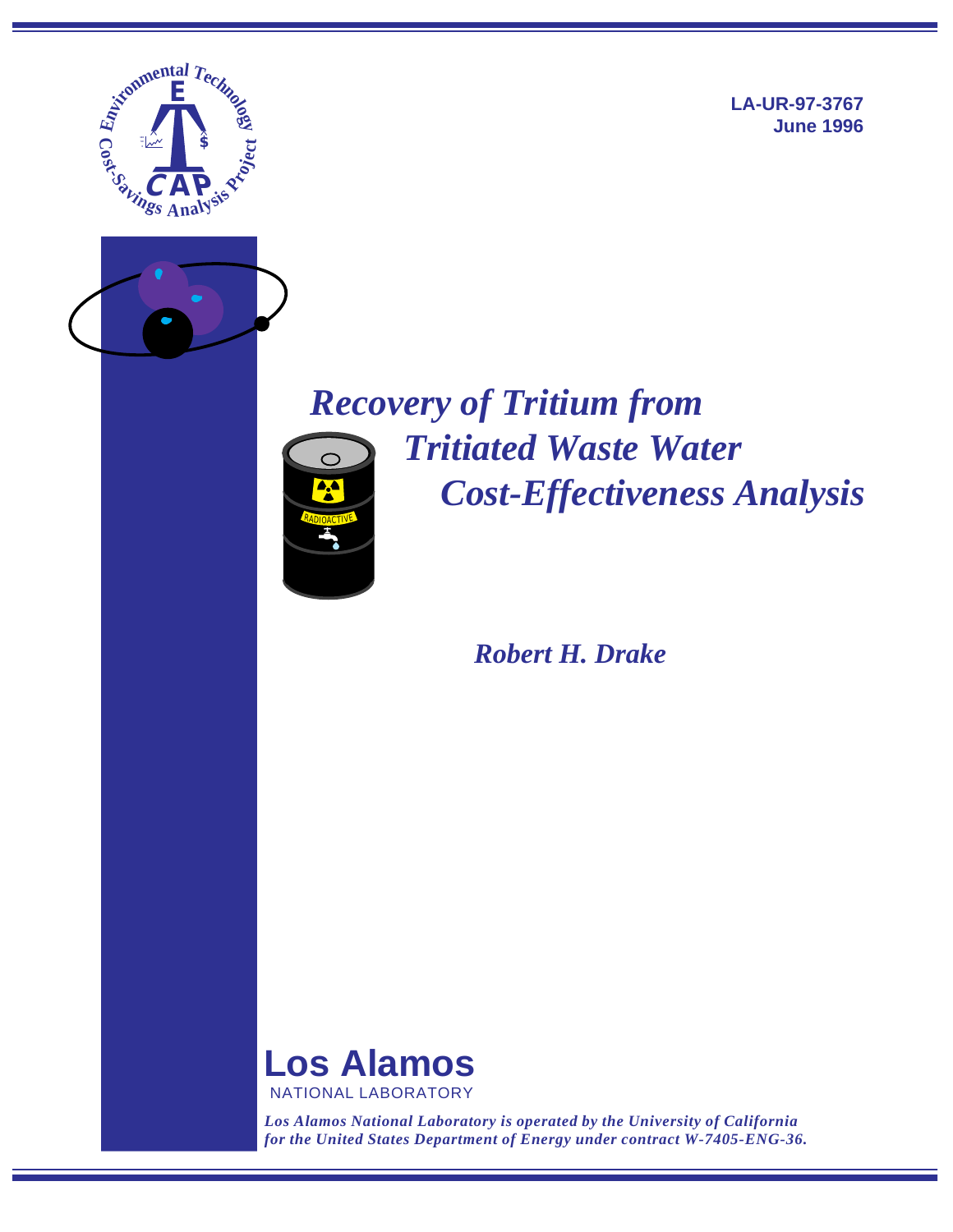

NATIONAL LABORATORY

Los Alamos National Laborato ry, an affirmative action/equal opportunity employer, is operated by the University of California for the U.S. Department of Energy under contract W-7405-ENG-36. By acceptance of this article, the publisher recognizes that the U.S. Government retains a nonexclusive, royalty-free license to publish or reproduce the published form of this contribution, or to allow others to do so, for U.S. Government purposes. The Los Alamos National Laboratory requests that the publisher identify this article as work perfo rmed under the auspices of the U.S. Department of Energy. Los Alamos National Laboratory strongly supports academic freedom and a researcher's right to publish; therefore, the Laboratory as an institution does not endorse the viewpoint of a publication or guarantee its technical correctness.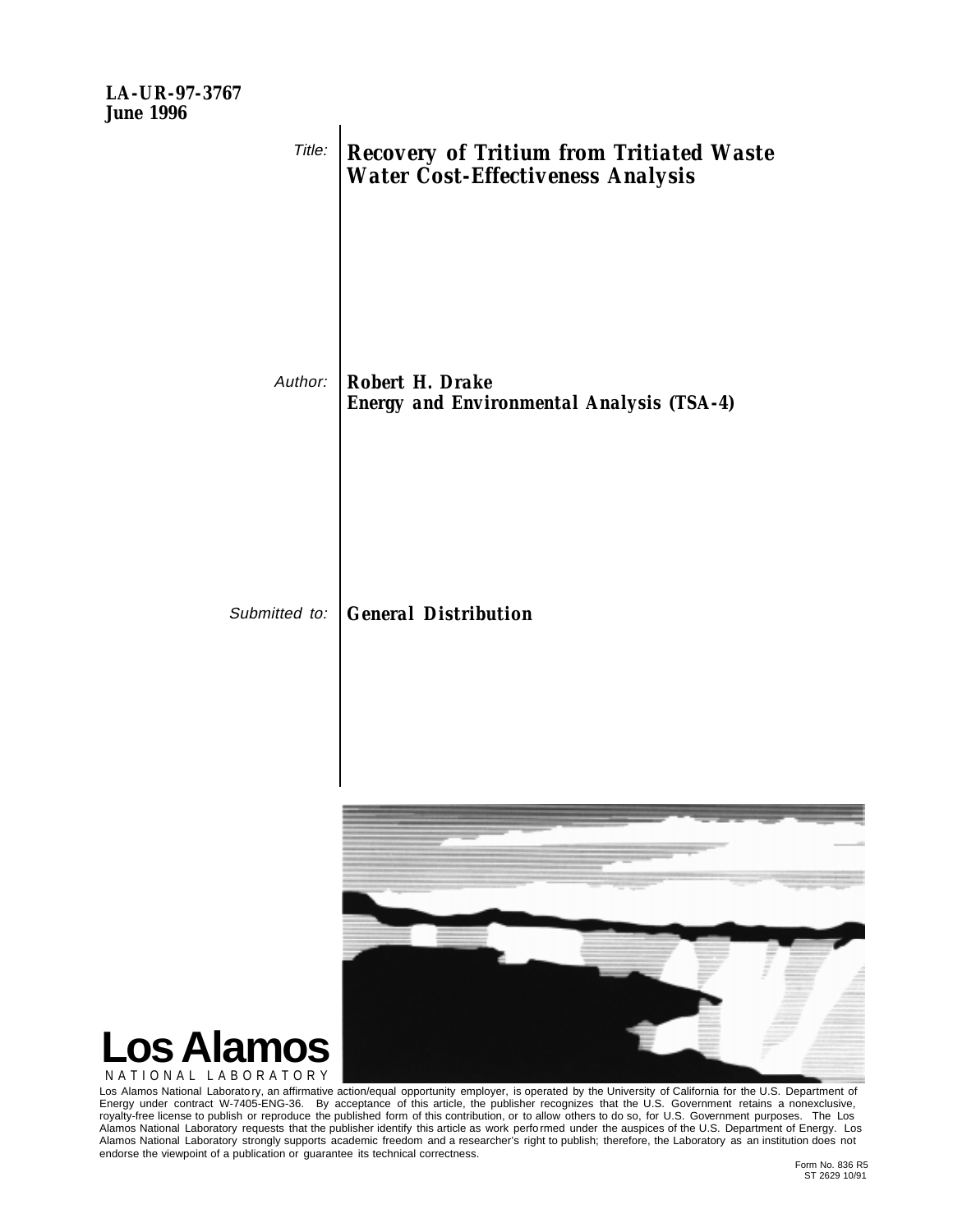## **Contents**

| 1. |  |
|----|--|
| 2. |  |
| 3. |  |
|    |  |
| 5. |  |

## **Figures**

## **Tables**

**i**

<u> 1989 - Johann Barnett, fransk politiker (d. 1989)</u>

Е

<u> Tanzania di Kabupaten Bandara di Kabupaten Bandara di Kabupaten Bandara di Kabupaten Bandara di Kabupaten Bandara di Kabupaten Bandara di Kabupaten Bandara di Kabupaten Bandara di Kabupaten Bandara di Kabupaten Bandara d</u>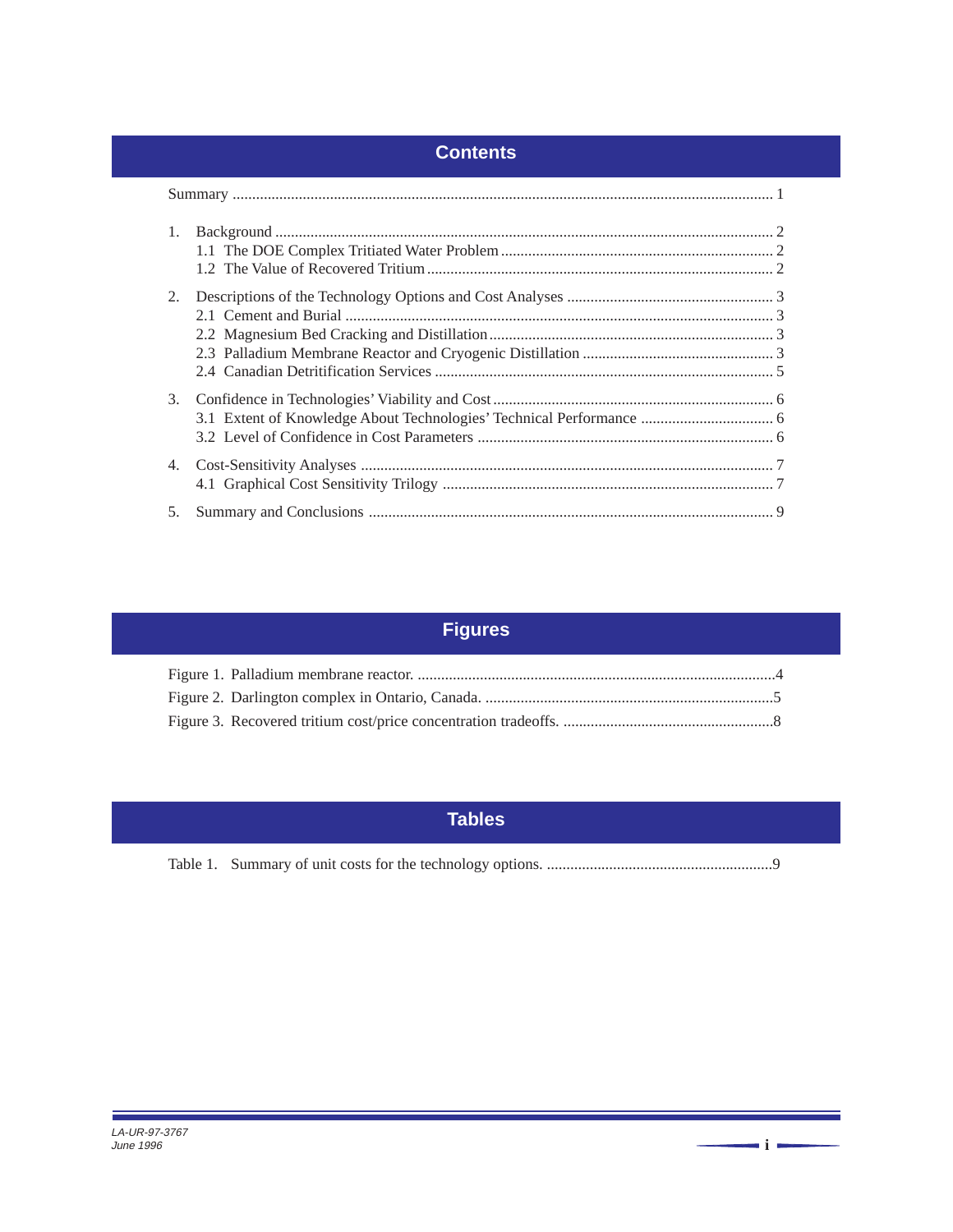## **Summary**

<span id="page-3-0"></span>There are currently more than 200 grams of tritium in about 1800 liters of stored waste water throughout the DOE complex. Tritiated water is many 1000s of times more biologically toxic than tritium gas due to our water-based body's propensity to incorporate tritiated water into its very makeup.

| <b>Summary of Unit Costs for the Technology Options</b> |                                                                               |                                       |         |  |  |  |
|---------------------------------------------------------|-------------------------------------------------------------------------------|---------------------------------------|---------|--|--|--|
| <b>Technology</b>                                       | <b>Disposal/Treatment</b><br><b>Cost of Tritiated Water</b><br>(\$ per liter) |                                       |         |  |  |  |
| 2.1 Cement and Burial                                   | \$1,250                                                                       |                                       |         |  |  |  |
|                                                         | 2.2 Magnesium Bed Cracking and Cryogenic Distillation                         |                                       |         |  |  |  |
|                                                         |                                                                               | <b>Plant Capacity</b><br>(steam flow) |         |  |  |  |
| 2.3 Palladium Membrane Reactor                          |                                                                               | 5 liters per minute                   | \$3,760 |  |  |  |
| and Cryogenic Distillation                              |                                                                               | 7.5 liters per minute                 | \$2,500 |  |  |  |
|                                                         |                                                                               | 15 liters per minute                  | \$1,250 |  |  |  |
| 2.4 Canadian Detritification Services                   | \$800                                                                         |                                       |         |  |  |  |

Summary of unit costs for the technology options:

- Firm cost information about all technology options indicates fairly unambiguously that Canadian detritification services are the lowest cost technology to handle most U.S. tritified waste water.
- The Palladium Membrane Reactor/Isotope Separation System (PMR/ISS) is the best U.S. solution to total pollution prevention because it recovers all of the tritium without generating any new secondary waste streams. The PMR/ISS system has the potential to be the least costly U.S. technological choice (ignoring the Canadian solution) if sufficiently high operating throughputs can be achieved. The PMR/ ISS throughputs needed to beat the simple Burial option are about three times the conservative engineering design specifications, but may be achievable upon further research and development.
- The Magnesium system is not competitive with PMR/ISS on either pollution prevention or cost bases.
- The Burial option is currently the lowest cost U.S. technology but does nothing to help with pollution prevention.
- PMR/ISS system costs are driven mainly by operating costs incorporating the expected plan to continue to operate with laboratory type schedules/personnel rather than moving toward a production environment. PMR/ISS costs could probably be lowered substantially by operating environment changes tailored to meet production needs.
- Imputing value to recovered tritium can make PMR/ISS look most economically attractive for processing tritiated water above threshold concentrations dependent on tritium's shadow price. But the amount of recoverable tritium in tritiated waste water is tiny compared to U.S.-weapons-program stockpiles, or likely future U.S.-weapons-program production rates, or the huge commercial market Canadian supply surpluses. Thus, the minuscule tritium supplies from tritiated waste water makes it a stretch of credulity to attribute significant economic value to tritium recovery from these sources.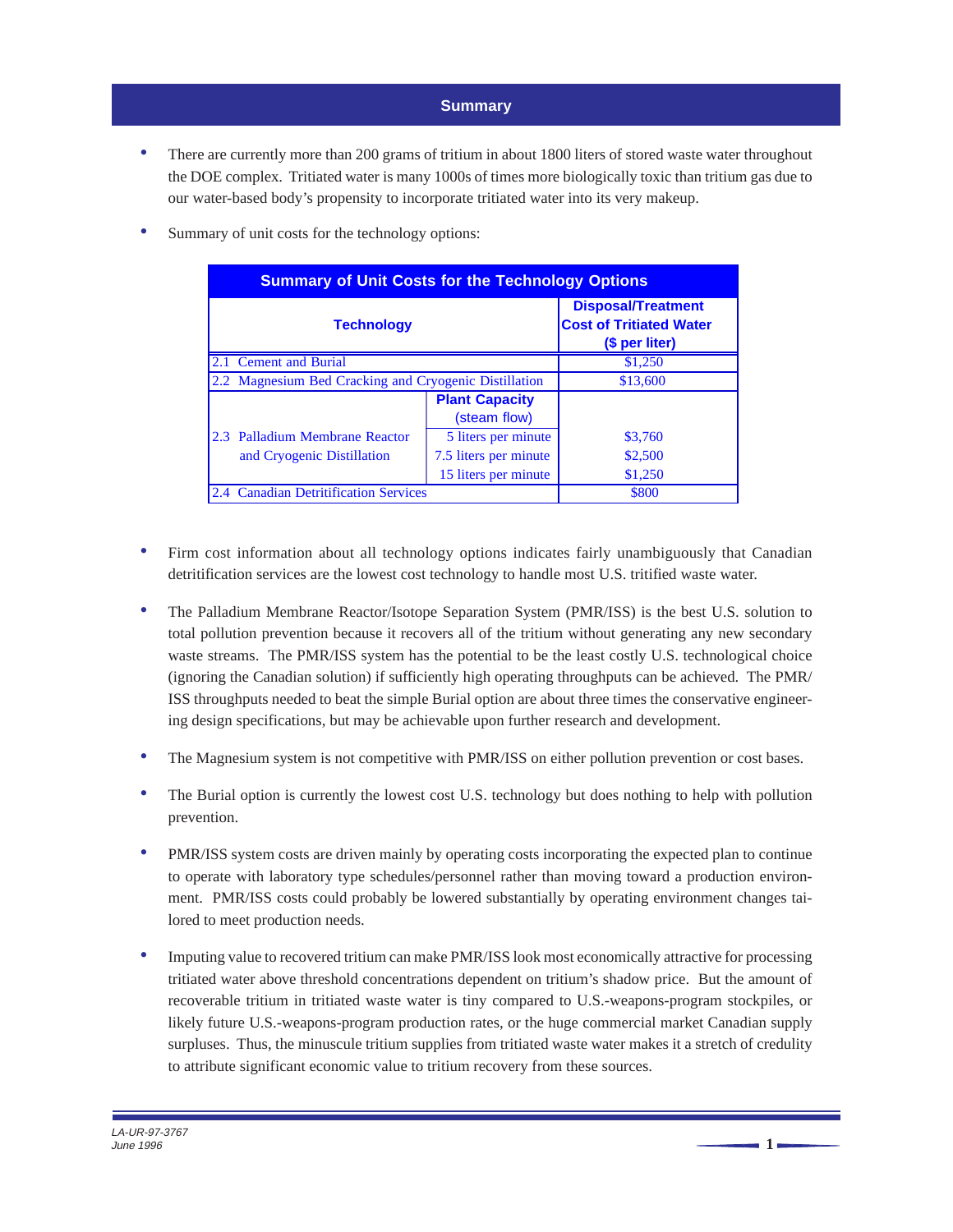## <span id="page-4-0"></span>**1. Background**

#### **1.1 The DOE Complex Tritiated Water Problem**

There are currently more than 200 grams of tritium in about 1800 liters of stored waste water throughout the DOE complex. Los Alamos has about 100 grams in 400 liters of stored tritiated water. Annual new tritiated water generation rates are estimated at more than 100 grams complex-wide in about 1000 liters of water. Tritium concentrations in the water vary widely depending on the source of the water. Tritiated water is many 1000s of times more biologically toxic than tritium gas due to our water-based body's propensity to incorporate tritiated water into its very makeup.

Tritiated water can either be processed for recovery of tritium or disposed of at a radioactive waste disposal site. Costs of processing tritiated water generally do not depend on tritium concentrations, but are related mostly to the volume of water that must be treated or buried. Los Alamos has burial costs which appear to be very low to local generators due to our accounting system, so tritiated water is either buried if tritium concentrations are high, or more simply evaporated if tritium concentrations are very low. Complex-wide, however, burial costs are much higher, and the cost effectiveness of future processing options are not well defined.

Aside from motivations springing from direct cost savings, a LANL waste reduction strategy is mandated by regulatory program drivers. Hazel O'Leary's Draft Secretarial Directive and March 1996 DOE Pollution Prevention Plan calls for a 50% reduction in rad waste by the year 2000 compared to a 1993 baseline. Related goals have been codified in the University of California/DOE contract, Appendix F, which requires annual 5% LLW reductions for all ongoing operations.

## **1.2 The Value of Recovered Tritium**

The cost effectiveness of tritiated water processing technologies that recover tritium may be additionally credited back with the value of the recovered tritium. No tritium is currently being produced in the U.S. for the weapons program because there is a surplus in stock and a shrinking need as the START I treaty down-sizes our weapons stockpile. This trend will continue with START II. However, the 12.4 year half-life of tritium implies that new production will have to start about 10 years from now. Cost estimates for new production are not well defined but are of the order of magnitude of about \$100,000 per gram. Thus the existing 200 grams of tritium in tritiated waste water may have a distant, future shadow value of the order of \$20 million. While this might seem impressive, the tritium quantity involved represents a small fraction of the stockpile requirements, and it is likely that new production systems will be designed with capacities that make the potential tritiated waste water recovery contributions insignificant.

There is a commercial market for tritium to be used in luminous watches and signs, medical isotopes, and research laboratories. The U.S.-DOE stopped serving this market in 1989. The Canadians (Ontario Hydro International) sell tritium commercially for \$24,000 per gram (\$33,000 in Canadian dollars). This price is quite arbitrary because annual market sales are only about 100 grams, but 2500 grams of tritium supply is produced annually as a byproduct of detritiating water from the Canadian heavy-water power reactors. The 200 grams of tritium in U.S.-DOE tritiated waste water would have a value of about \$5 million at this commercial price. But it is fatuous to think that this is a realistic value given that Ontario Hydro is storing an annual surplus production of tritium more than 10 times our total 200-gram waste water stock.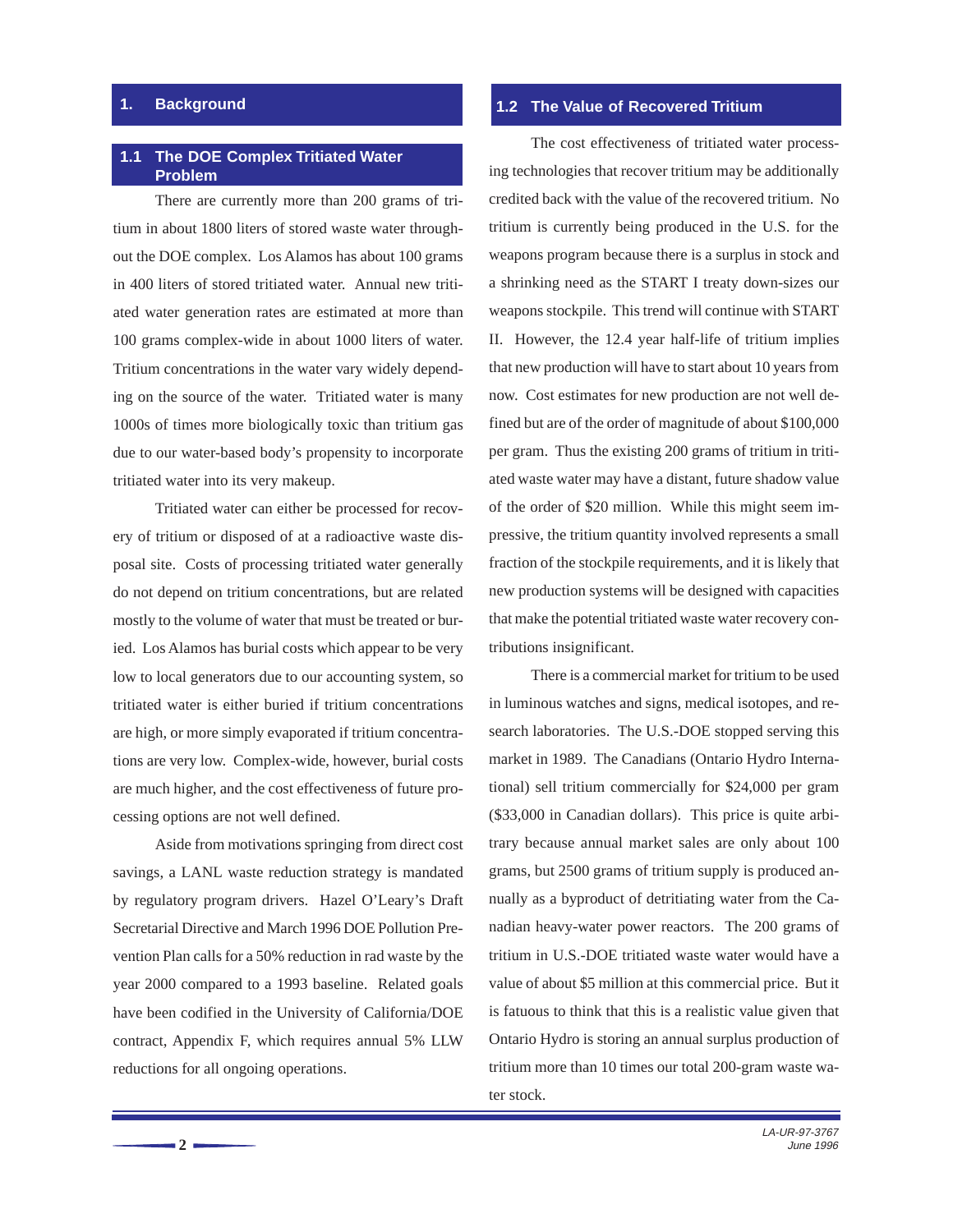### <span id="page-5-0"></span>**2. Descriptions of the Technology Options and Cost Analyses**

### **2.1 Cement and Burial**

Tritiated water produced at Los Alamos is typically buried as LLW if it has a high concentration of tritium, or evaporated and released to the environment through a stack if tritium concentrations are low. The cost of treatment and burial is mostly absorbed by ongoing operations. Even at \$30 to \$50 per cubic foot for TA-54 LLW burial costs, the 100 liters or so annual volume of tritiated waste water production results in negligible local burial costs. Interim storage in containers at the Tritium System Tests Assembly (TSTA) or elsewhere incurs no significant space or other charges for the small volumes involved. This process, however, does nothing to advance DOE or Los Alamos pollution prevention goals.

The current negligible on-site burial costs at Los Alamos are not representative of DOE-complex costs. Two thirds of the volume of current DOE legacy tritiated waste water, 1200 liters, is water from the Mound Plant. DOE-HQ has a \$1.5 million cost estimate to immobilize this Mound water through cementation and ship it to Nevada for burial. This is a unit cost of \$1,250 per liter. This report takes the \$1,250 per liter cost as appropriate for the Cement and Burial option for disposing of tritiated water. In order to be cost effective, any other option must treat the waste water at a lower cost, or have enough compensating benefits (value of tritium as a commodity, or regulatory/public perception goal achievement) to overcome any cost premium.

## **2.2 Magnesium Bed Cracking and Distillation**

DOE currently processes tritiated water at the Savannah River Plant using a magnesium bed system. This is the current baseline technology for treating, rather than disposing of tritiated water. The technique results in the generation of a tritium-contaminated magnesium oxide waste stream which still requires treatment as LLW and is, therefore, not a strong contributor to pollution prevention objectives. The cost of the magnesium bed system has recently been estimated at \$1.5 million for the treatment of 110 liters of tritiated water from Princeton. This is a unit cost of \$13,600 per liter. This number is about three times the cost of the new Palladium Membrane Reactor system (PMR/ISS) discussed in Section 2.3. The factor of three cost disadvantage of Magnesium vs. PMR/ ISS is agreed upon by Magnesium system operators and others as being likely to be typical for comparisons between the systems. The basic engineering cost driver is that the magnesium beds have to be replaced frequently (~monthly) at a high cost, whereas, the palladium system will function for years without replacement.

## **2.3 Palladium Membrane Reactor and Cryogenic Distillation**

The Tritium Systems Test Assembly group at Los Alamos has developed a Palladium Membrane Reactor/ Isotope Separation System (PMR/ISS) to treat tritiated water. A waste-free effluent is produced composed of CO and CO<sub>2</sub> which can be directly stacked to the environment. It is simple to operate and reliable using wellestablished technologies (palladium permeator and catalytic reactor, and cryogenic distillation). Tritium is recovered for storage and recycle with a recovery efficiency of 99.999999%. Cost is believed to be about one third that of the current baseline Magnesium treatment technology, and may be even better once scale-up of the prototype has been accomplished. The PMR/ISS technology exceeds pollution prevention goals by eliminating all pollution. It also recovers tritium for storage and future use, capturing any value associated with a shadow price for tritium.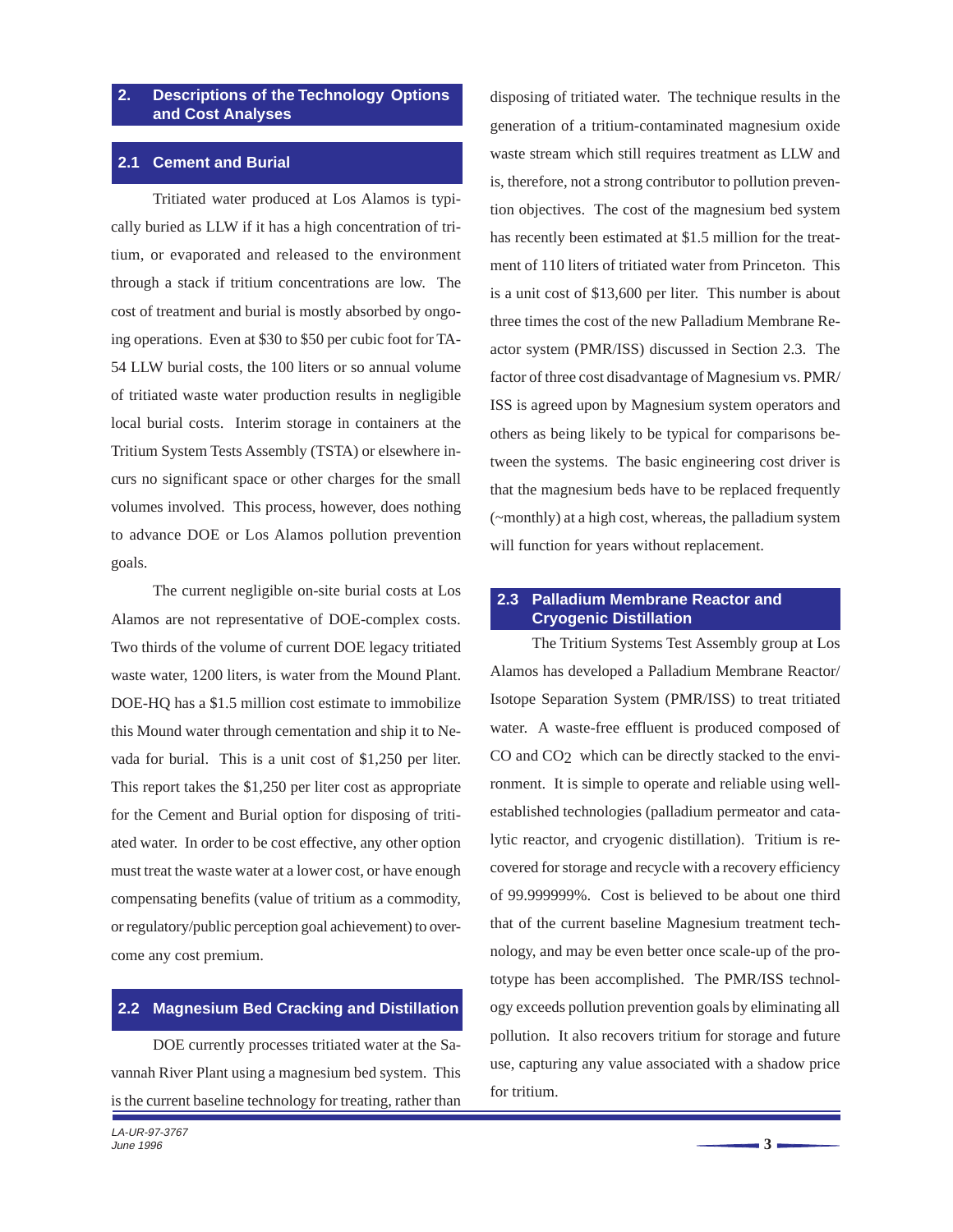<span id="page-6-0"></span>

This report develops a cost estimate based on a proposed \$1.5 million budget to scale up the current PMR prototype from 0.5 liters per minute (steam) to 5.0 liters per minute (steam). The existing ISS cryogenic distillation system capital cost is not included because it is expected to serve for many years to come without replacement and already has adequate capacity. The new PMR scale-up is amortized over 10 years, bringing new annual capital costs to \$173,000. Capital costs are not a significant driver. Operating costs are taken from the estimate prepared to treat the same 1200 liters of Mound water mentioned in Sections 2.1 and 2.4. These operating costs are \$3.5 million over 4 years, or \$1,140,000 per year. The unit cost derived from this 1200-liter processing campaign is \$3,760 per liter (water). This is only about one third of the Magnesium system unit cost, but about three times the Cement and Burial unit cost.

**4**

**Figure 1 Palladium membrane reactor.**

PMR/ISS unit costs are strongly influenced by plant capacity factors. Most of the cost is driven by operating cost, and if the plant can operate at higher throughputs, unit cost can be driven down proportionately. The 5 liter per minute (steam) engineering design is believed to be quite conservative, and if testing shows greater capacity, costs will drop significantly. The existing ISS is the bottleneck item in process design flow rate and when put to a real test is expected to be able to support a throughput greater than 5 liters per minute. At 7.5 liters per minute, plant unit cost would fall to \$2,500 per liter (water). If a rate of 15 liters per minutes could be achieved then the PMR/ISS unit cost per liter of tritiated water would break even with Cement and Burial.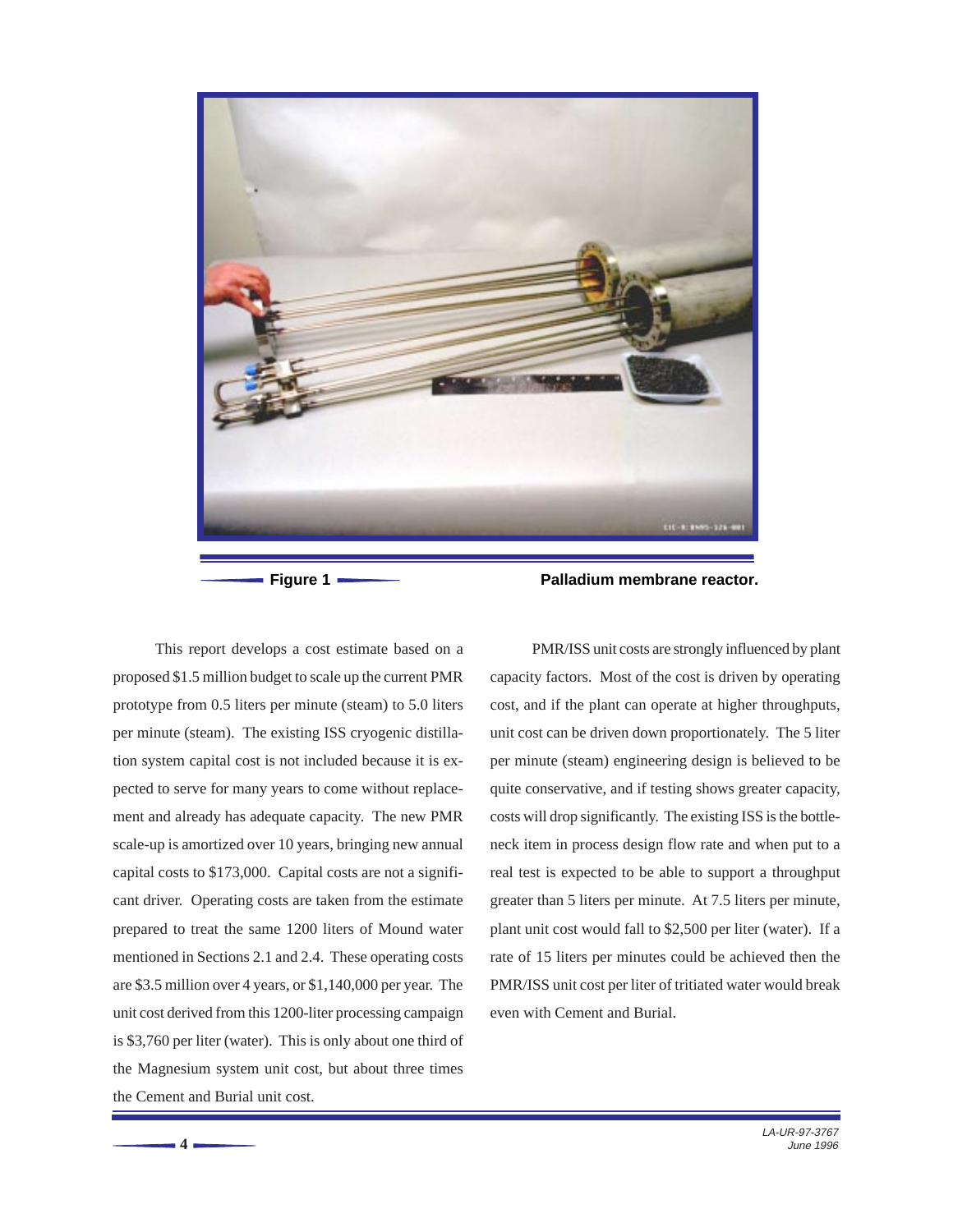## <span id="page-7-0"></span>**2.4 Canadian Detritification Services**

Ontario Hydro International offers detritification service for tritiated waste water and the contact is:

> Rob Machacek Telephone: 416-506-4945 FAX: 416-506-4684 E-mail: rf.machacek@hydro.on.ca

They have a plant which detritifies water from Ontario Hydro's 20 heavy-water CANDU power reactors, and with excess capacity to handle future nuclear power plant additions and overseas clients. The water treatment plant is part of the Darlington Complex (Figure 2) and has a capacity of 3000 tons of water per year. The process applied to U.S. tritiated light water is to upgrade the water for use in the heavy-water reactors, where it is blended with existing reactor water, and then detritification occurs when the reactor water is routinely processed through

the Darlington water treatment plant. This service has been performed for Brookhaven National Laboratory (Long Island, NY) and the National Institute for Standards and Technology [(NIST), Gaithersburg, MD]. The tritiated water is just plain eliminated from further consideration — it vanishes from the U.S. domain. The service meets all U.S.-DOE pollution prevention goals by forgoing any disposal. Canada, by law, will not supply any tritium for weapons use, and they already have a huge excess supply for the commercial market. So, any intrinsic value of recovered tritium is lost.

Ontario Hydro International currently has a bid out to process the same 1200 liters of Mound tritiated water discussed in Sections 2.1 and 2.3. Mr. Machacek says the bid is a little less than \$1 million, and that it may be lowered a bit as recent discussions with Canadian trans-



**Figure 2 Darlington complex in Ontario, Canada.** (photo courtesy of Robert Machacek, Ontario International Hydro)

LA-UR-97-3767 June 1996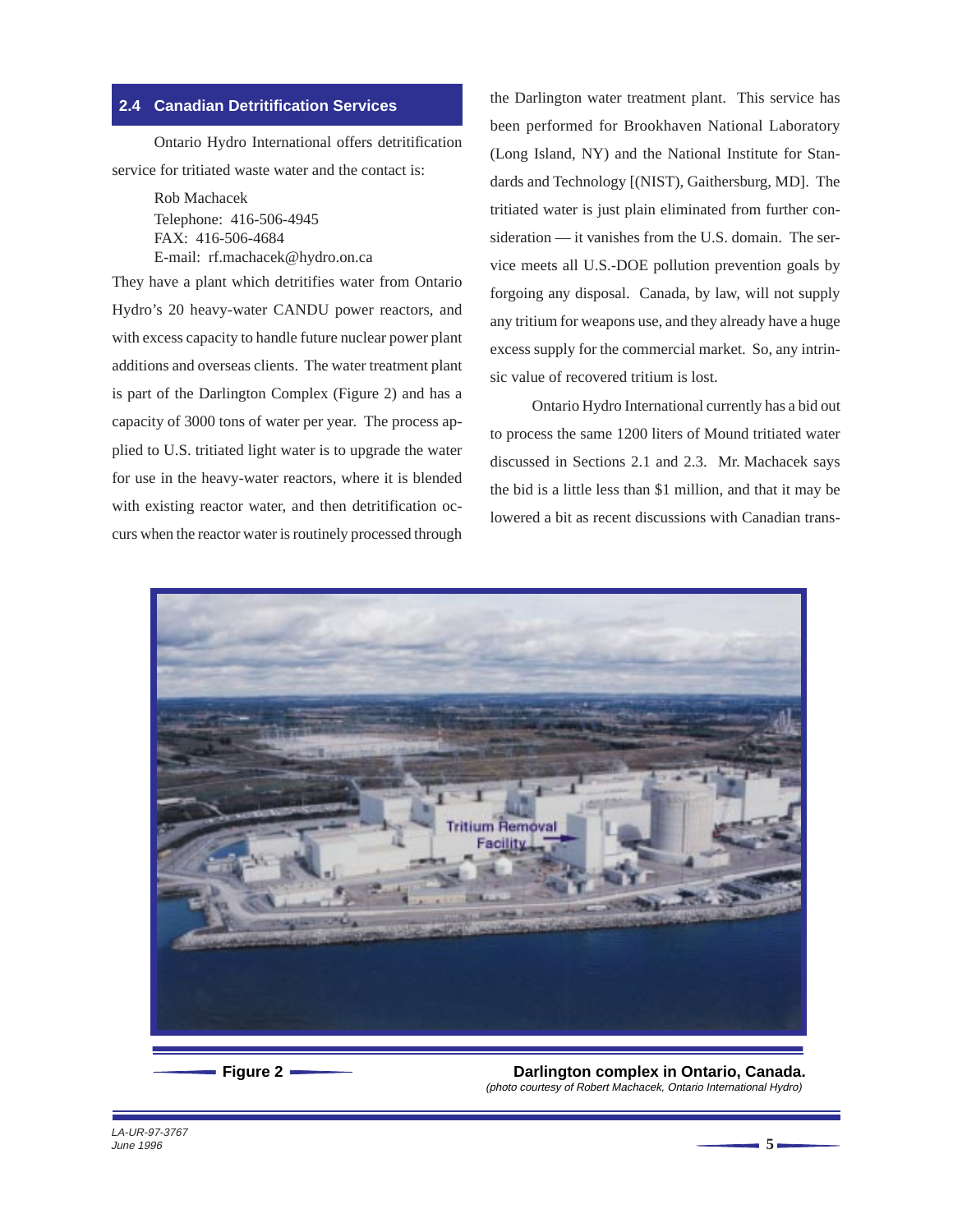<span id="page-8-0"></span>portation regulators have been favorable. The bid reflects a unit price of this detritification service at about \$800 per liter. This is much less than any of the other options.

Mr. Machacek indicated that there is some public acceptance problem in Canada with accepting U.S.-weapons-program tritium for processing. However, the existence of a firm bid for the Mound water indicates that it is not a show stopper. He also expressed a preference for low concentration tritiated water and indicated that the negotiated price would be a function of both volume and concentration — although the concentration caveat seemed to be more related to transportation issues than treatment at Darlington.

The actual cost to Ontario Hydro International for the Canadian service is much less than the price set for it. The price is set through a business negotiation. With the excess capacity of their water treatment plant, and the very low actual additional out-of-pocket expenses associated with accepting relatively tiny quantities of U.S. tritiated light water; it is likely that the Canadians have the ability to undercut almost any cost of processing we could realistically achieve. This makes the Canadian option a potent one. But it also gives the U.S.-DOE an incentive to achieve lower potential tritiated water U.S. processing costs, in order to bolster our competitive negotiating position.

## **3. Confidence in Technologies' Viability and Cost**

## **3.1 Extent of Knowledge About Technologies' Technical Performance**

All of the technologies discussed in this study are proven and in use at present. Magnesium is the current baseline for treating rather than disposing of tritiated water. Cement and Burial is common for disposal with a well developed infrastructure. Canadian detritification is a large-scale, routine operation — including some actual

**6**

commercial treatment of U.S. light water. The PMR/ISS system that is the focus of this report has been technologically demonstrated at a scale of 0.5 liters per minute and has been acknowledged by the Magnesium system operators as being a superior technology both technically and in cost performance. The PMR/ISS system has not yet been proven at a scaled-up size, but the nature of the scale-up is simply a multiplication of the number of the existing PMRs so there is very high confidence that it is technologically robust. The existing ISS is believed to already be scaled to handle a larger throughput than the initial plan for 5 liters per minute feed from the scaled-up PMR. The remaining uncertainty is how much better the ISS will prove to be than the conservative engineering assumptions.

#### **3.2 Level of Confidence in Cost Parameters**

Costs in this report are based upon real engineering estimates or bids. Derived unit costs may not be very precise in general terms because the estimates are based on specific projects with specific quantities and time scales in mind. Differing project plans might easily alter these specific costs. Variances in the concentrations of tritium, in particular tritiated water streams, might change handling, shipping, or other requirements enough to change the technology of choice or the costs involved. The Canadian detritification services are based on business considerations not closely tied to actual process costs. We guess that all of these potential project changes could easily result in 20-50% variances in unit costs.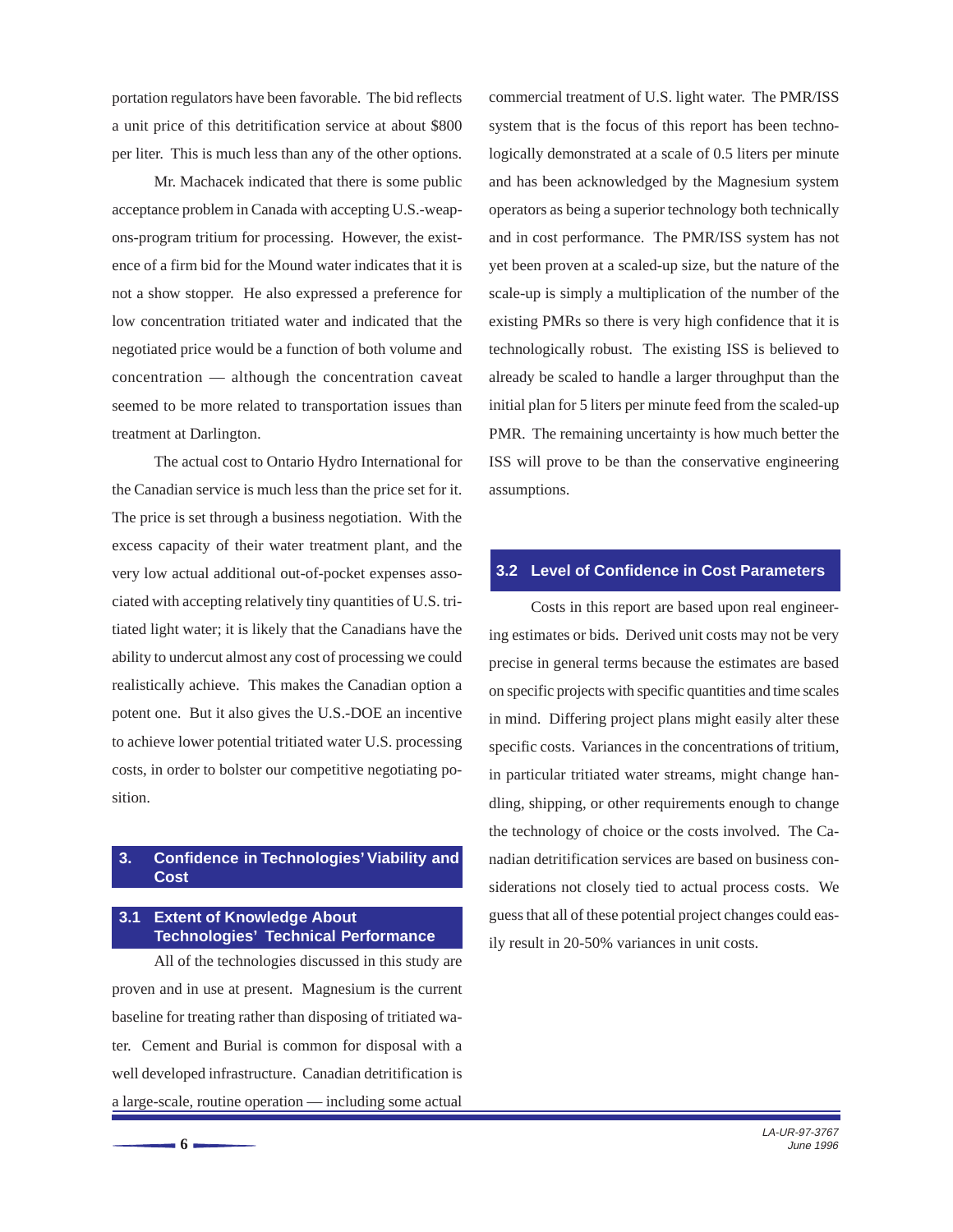#### <span id="page-9-0"></span>**4. Cost-Sensitivity Analyses**

There are three major parameters that play off of each other in determining the comparative economic viability of the various technology choices.

- (1) PMR/ISS Recovery Plant Capacity Realized
- (2) Tritium Shadow Price
- (3) Tritium Concentration in Water

The lowest cost U.S. technology is Cement and Burial (or simple evaporation and release through a stack in the case of very low concentrations of tritium). If sufficiently high throughput rates can be achieved with the PMR/ISS without raising operating costs, then it is possible to reach an economic break-even point with costs equal to Cement and Burial. If PMR/ISS can achieve a 15-liter-per-minute rate (three times the nominal engineering design of 5 liters per minute) then its unit cost is equal to Cement and Burial at \$1,250 per liter of water. Several rates of PMR/ISS throughputs are shown on the first part of Figure 3 to illustrate the sensitivity of unit cost to realized PMR/ISS plant capacity.

#### **4.1 Graphical Cost Sensitivity Trilogy**

In Section 1.2, *The Value of Recovered Tritium,* we pointed out that the amount of recoverable tritium in U.S. tritiated waste water is minuscule compared to U.S. weapons-program stockpiles, or likely future U.S.-weapons-program production rates, or the huge current commercial market Canadian supply surpluses. Thus, the minuscule tritium supplies from tritiated waste water makes it a stretch of credulity to attribute significant economic value to tritium recovery from these sources. Nonetheless, if one wishes to credit back recovered tritium value based on current commercial prices (\$U.S.) of \$24,000 per gram, or a speculative APT future cost of production of \$100,000 per gram, or any other value; Figure 3 shows

how the tradeoff among technological choices can be evaluated.

The cost of recovering tritium in the PMR/ISS system is independent of the tritium concentration and depends only on water volume. But the value of tritium in any particular volume of water depends on the concentration of tritium in the water. As more concentrated tritium is present, the total value of recovered tritium increases for every liter of water. The first part of Figure 3 shows the comparative unit processing costs per liter of water of all the technologies. The second part shows the value of tritium recovered as a function of price per gram and concentration. The recovered tritium vertical value scale is the same as the vertical processing cost scale of the first part but the origin (zero point) is moved up to be on the same level as the cost of Cement and Burial. This shows the value that recovered tritium contributes to making up the excess of recovery processing costs above the baseline. (The baseline being the cheapest U.S. technology of simple disposal. The Canadian detritification services represent an even lower base cost, but are negotiable and not used as the base case in Figure 3.) The added value achieved at any selected price can be read off the price line.

The price line intersection by a projection of any technology's processing cost can be projected down onto the third part of Figure 3. The third part shows the actual distribution of tritium concentrations found in the TSTA and TSFF tritiated water in storage at Los Alamos. Mound, Princeton, and Savannah River Site tritiated waters have different distributions of concentrations. From this part of Figure 3 it can be seen what level of tritium concentration can be economically processed for recovery. Low concentrations, to the left of the projection down from the price line, do not pay to recover — those to the right will produce net value/savings at the selected price.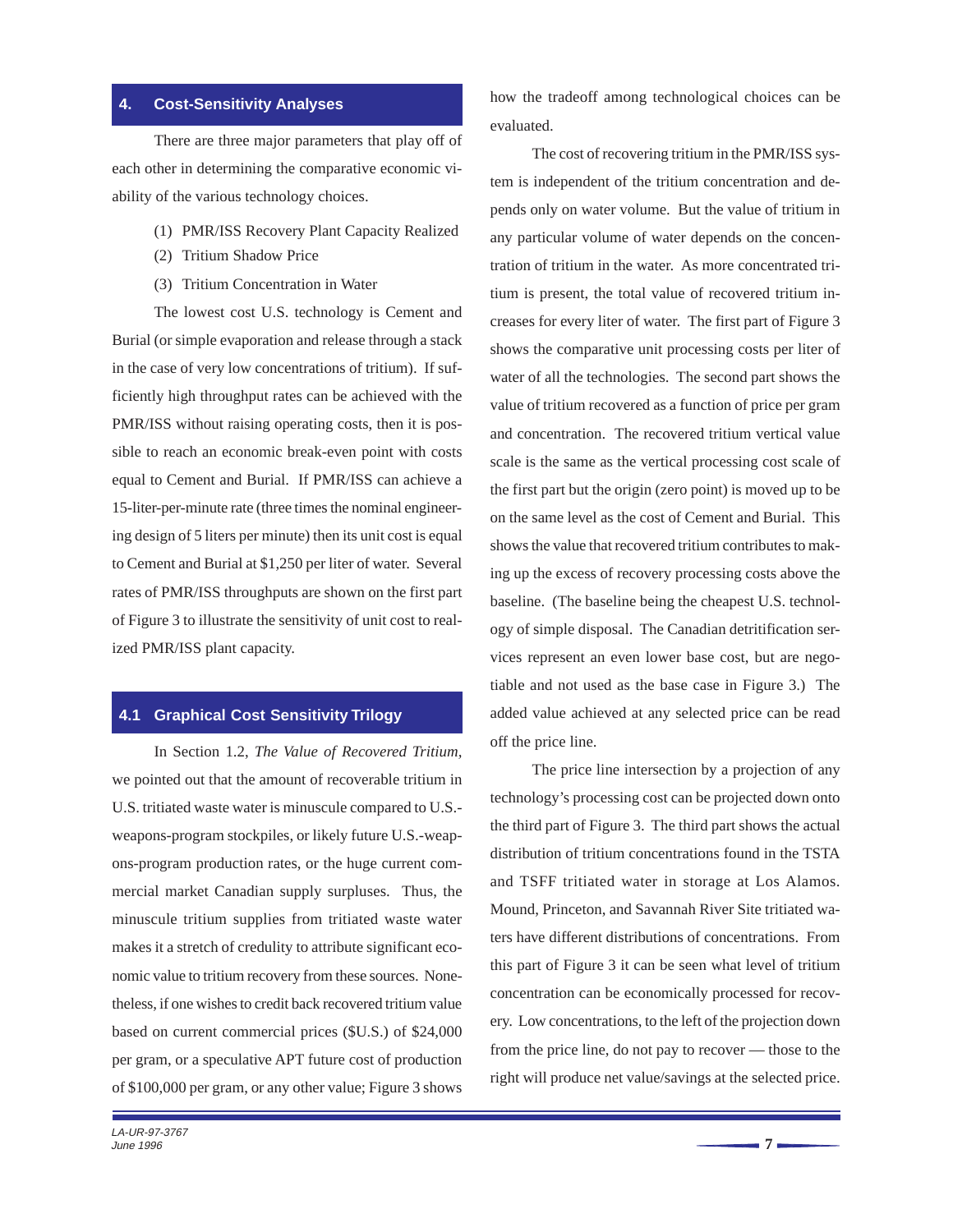## **Commercial Value of Recovered Tritium from the PMR/ISS Process**

<span id="page-10-0"></span>

**Figure 3 Recovered tritium cost/price concentration tradeoffs.**